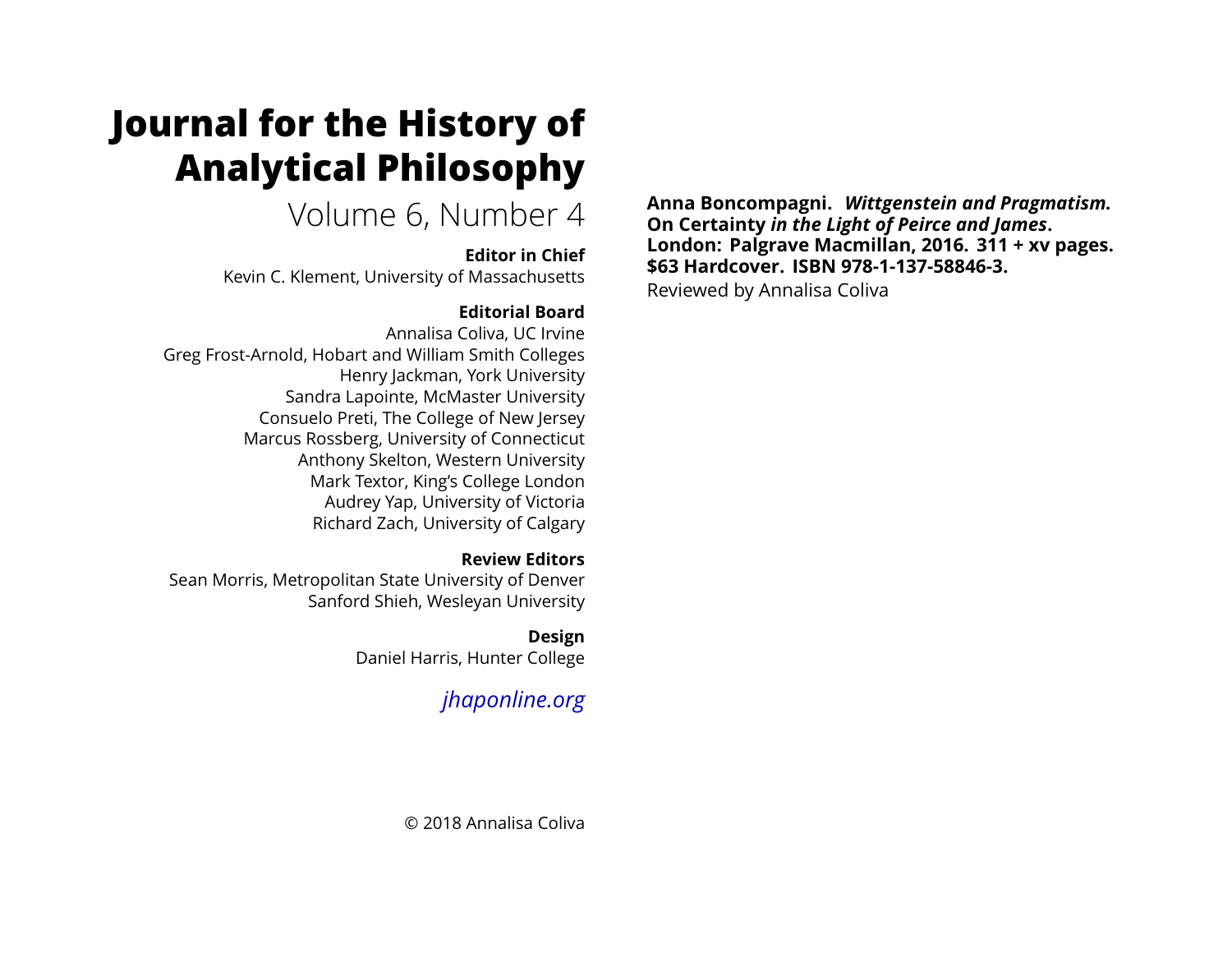#### **Review:** *Wittgenstein and Pragmatism.* **On Certainty** *in the Light of Peirce and James***, by Anna Boncompagni**

#### Annalisa Coliva

In *On Certainty* (OC) Wittgenstein writes "So I am trying to say something that sounds like pragmatism. Here I am being thwarted by a kind of *Weltanschauung*" (422). Anna Boncompagni's book is a heroic attempt to place this remark in a much wider context of differences and similarities between Wittgenstein's views, from 1929 to 1951, and those of William James and Charles Sanders Peirce.

The attempt is heroic because it is difficult both from a philological point of view and from a philosophical point of view. As is well known, Wittgenstein had read James, but his direct knowledge of Peirce's writings is dubious, while he was certainly exposed to his ideas indirectly as they had influenced James but also Russell and Ramsey with whom Wittgenstein had fruitful conversations, since his return to Cambridge in 1929. From a theoretical point of view too, the comparison is difficult, because similarities might conceal deep and irresolvable differences, and because similarities depend, at times, on specific interpretations of Wittgenstein's own ideas, on which there is no clear consensus. Such are the dangers of comparativism anyway, and Anna Boncompagni manages to engage in this difficult exercise with wisdom and prudence. The result is insightful and thought provoking overall, despite inevitable points of disagreement.

The book is divided into three parts, preceded by an Introduction. The first part, "Before *On Certainty*", looks at Wittgenstein's engagement with pragmatism from 1929 to 1949. It emerges that Wittgenstein had read several of James' writings and that he was at least familiar with some of Peirce's. He was critical of James'

conception of truth in terms of what is useful and was interested in the relevance of use to meaning. Here Boncompagni convincingly claims that pragmatists too had widened the gaze from usefulness to use and therefore that Wittgenstein was broadly in agreement with their perspective, although he insisted on the connection between use and meaning rather than between use and truth. This, however, is no small difference. For it entails the rejection of the theory of meaning endorsed by Pierce, which was a strong form of interpretationism, and of James' insistence on phenomenology at least with respect to mentalistic vocabulary.

The second part, "*On Certainty*", consists of three chapters, which analyze the analogies of that work with pragmatist reflections, regarding the role of doubt in philosophy, the status of hinges, the understanding of common sense, the notion of *Weltbild*, and the role of action. The most convincing analogy that emerges (although, to my knowledge, it had already been explored by Claudine Tiercelin in her *Le doute en question* (2005)) is the one between Wittgenstein's reflections on doubt and those of Peirce. Both of them were critical of purely philosophical or notional doubts, which had no actual motivation and no consequence in practice. Hence, they both criticized Descartes for putting doubt first, in philosophy, when it can only make sense on the backdrop of a shared language and of communal epistemic practices—thus, on the background of taking for granted the existence of physical objects and of epistemic methods to ascertain their natures, properties and mutual relations. Yet, while Peirce was interested in the role of doubt in science, as a powerful propellant to inquiry, Wittgenstein was quite indifferent to its positive role within that kind of context.

Boncompagni devotes a few pages to the rejection of infallibilism, which is a common element between Wittgenstein and Peirce. Surely, Wittgenstein thought that any empirical proposition, even those we claim to know with good reasons on our side, is in principle falsifiable and claims to knowledge defeasible. Yet, the crucial point is that hinges, for him, are not empirical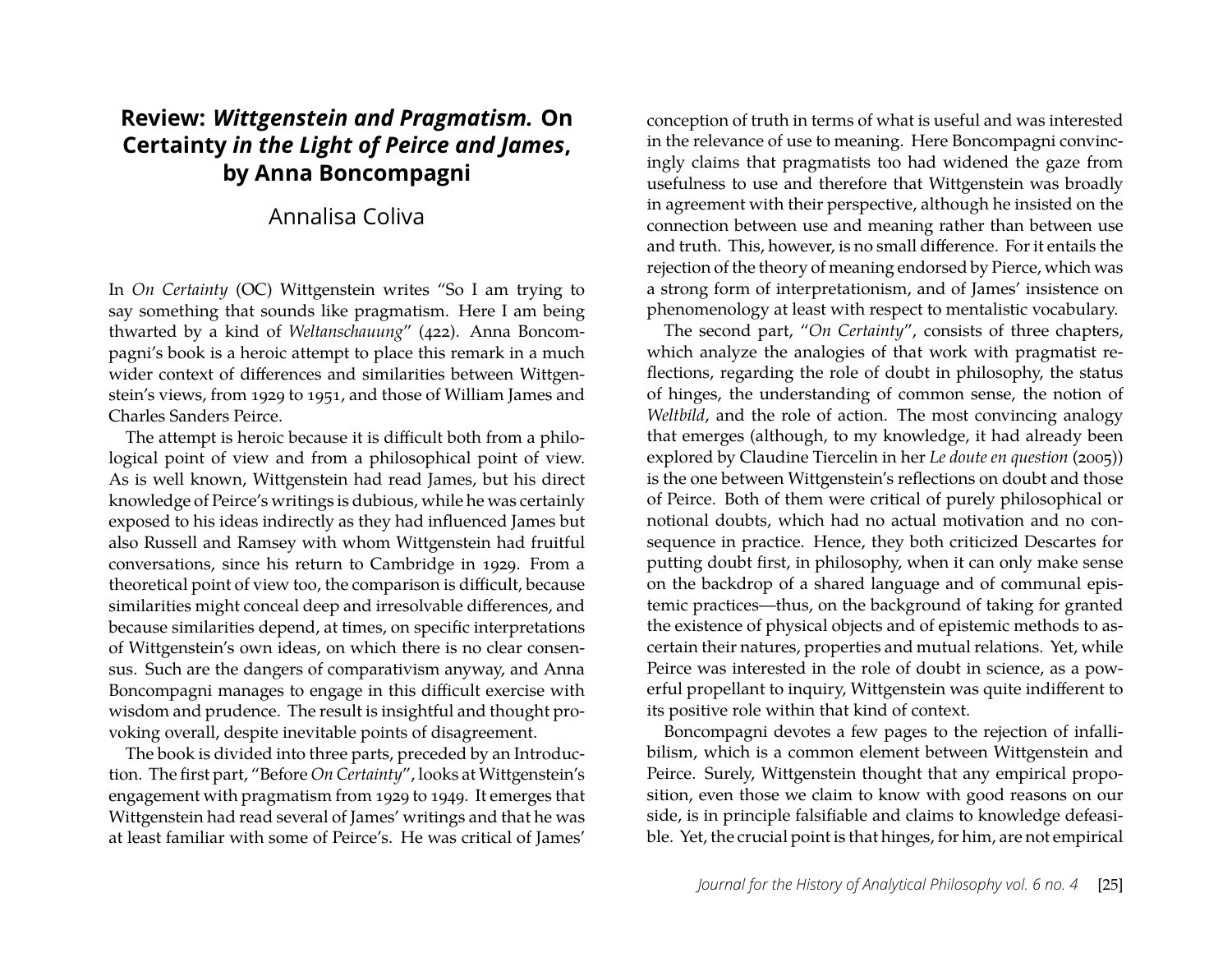propositions and our relation to them is not epistemic. *Qua* certainties, they stand fast for us and are recalcitrant to revision. If they are revised over time, or by changing context, it is because they have lost their role of certainties and have become empirical propositions, or are no longer hinges, in the new context. This distinction—in kind, not in degree—between what is empirical and what is grammatical, and therefore between what is the object of belief, knowledge and doubt and between what is susceptible to falsification and what is not, finds no echo in Peirce (or James, for that matter). In particular, Peirce's indubitables are beliefs, which have been fossilized by habit, which are not categorially distinct from ordinary empirical propositions, and which may be revised, as such, by science. Thus, contrary to Wittgenstein's distinction between hinges and empirical propositions, between indubitables and hypotheses (to use a piece of pragmatist terminology) there is a difference in degree, not in kind. Boncompagni recognizes this deep difference between Wittgenstein's and the pragmatists' approaches later on in the book, but she also tends to favor those interpretations of hinges that stress that, *qua* hinges, they show themselves *only* in action. This is a point on which there is no agreement among Wittgenstein scholars and the risks of this interpretation are evident. On the one hand, it may invite an overstatement of the similarities between Wittgenstein and pragmatists and, on the other, it sits badly with Wittgenstein's insistence on the grammatical and rule-like nature of these *propositions*. This, for better or for worse, is the innovative aspect of his epistemology, which sees justification and knowledge as grounded in propositions that are categorially different from the ones grounded in them. Of course, as always in the later Wittgenstein, use and practice determine which propositions fall on either side of the empirical/grammatical divide. This, however, is not to say that the grammatical is the merely practical, or simply a form of know how. Having embraced the most pragmatic reading of Wittgensteinian hinges on offer, then it is small surprise that affinities with James and Pierce appear in abundance. Still, that very interpretation is contentious. Indeed, Wittgenstein himself, any time he felt to be on the verge of espousing it, expressed deep dissatisfaction with it (cf. OC 358, and 422 itself).

The consequences of that distinction are crucial to an understanding of Wittgenstein's views about the relationship between science and philosophy too, as science is, for him, the highest form of investigation of the empirical domain, and philosophy deals with the grammatical—in the extended sense in which, by the time of OC, Wittgenstein recognized a grammatical role not only to propositions like "An object cannot be of two different lengths at once", but also to "This is my hand" (in the appropriate context), or to "Nobody has ever been on the moon" (stated in 1949), or to "The Earth has existed for a long time". I will come back to this issue shortly.

The third part, "Broadening the Perspective", contains two chapters, one on the relevance to epistemology of the notion of background, rather than of ground, and one on the understanding of pragmatism either as a method or as a *Weltanschauung*. The book ends with a Conclusion, titled "I'll teach you differences", which summarizes the main points of convergence and of difference between Wittgenstein and pragmatism.

This part of the book aims at offering an overall understanding of Wittgenstein's philosophy and of the alternative *Weltanschauung* he embraced, which set him apart from pragmatists. The chapter on the role of background, identified with Wittgenstein's notion of form of life, as the basis for epistemology is, in my view, unconvincing. Surely, Wittgenstein insisted on the contingency of our *Weltbild*, but a *Weltbild* is not a form of life for him (cf. OC 358). *Weltbild* is the system of hinges we endorse; a form of life, in contrast, includes much more than that, for it contains biological and cultural aspects. In particular, it includes all our language games, and the whole of them, not just their hinges. Failing to appreciate this crucial difference, Boncompagni embarks on a long discussion of issues such as epistemic relativism,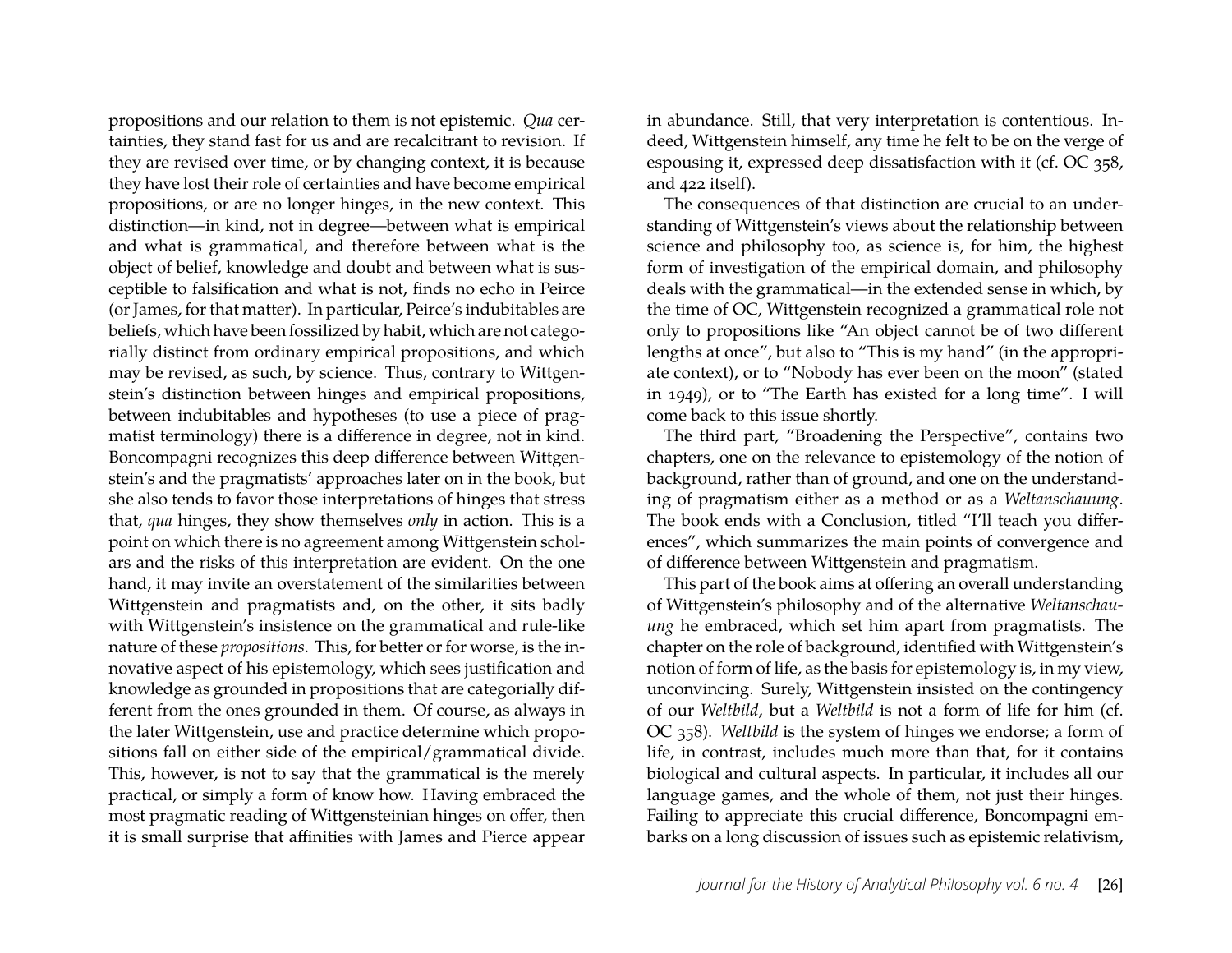which she conflates with the idea of the possibility of intercultural dialogue, the topic of persuasion and the ethical dimension of a form of life. She then ventures to say that the notion of form of life is a "methodological a priori", when again Wittgenstein would, I think, never endorse the view that a form of life is *a priori*, in any respectable sense of the term. Rather, it is only by espousing the idea of a *Weltbild* composed of rule-like propositions, that we could salvage a role for the *a priori* in his later philosophy.

Finally, in the last chapter, Boncompagni rightly stresses that it is on the relationship between science and philosophy that the most fundamental divergence between Wittgenstein and the pragmatists emerges. For the latter thought that the two were continuous and could profitably interact with one another, while Wittgenstein rejected that view. Yet, this is no accident and it is not merely a reflection of a different sensibility, or of a different *Weltanschauung*. Rather, in Wittgenstein, it stems from adherence to the, albeit revisited, distinction between *a priori*/*a posteriori* and from the conviction that the methods and aims of the two disciplines are profoundly different. While science rightly, in Wittgenstein's view, concerns itself with the discovery of the ultimate and often hidden causes of physical phenomena, aims at producing scientific laws, it is cumulative and animated by the idea of progress, philosophy aims at clarifying the nature of our concepts, which are deployed in our language. Nothing is hidden from view. Rather, it is by being constantly immersed in our language and by being oblivious to the differences that characterize our various language games, particularly those in which we use the very same words (e.g., proposition, meaning, truth, belief, knowledge, certainty, etc.) that we run the risk of offering a distorted representation of them. That is why philosophy should aim at offering synoptic or perspicuous descriptions. But these descriptions are not just discursive representations of what we do in practice, and a philosopher is not just someone better trained at describing a peculiar kind of landscape. A landscape

that conceals the multiplicity under the superficial similarity of the words and syntactic formulations we use. Rather, among the things we should realize, by applying this method, is that there are propositions, which are not like empirical ones (and yet are still propositions), with respect to which if we say we know them, we are making a grammatical remark (rather than an epistemic one), and that play a regulative role with respect to our language and epistemic practices. Thus, we cannot sensibly call them into doubt, not because they are infallible or certain in any epistemic sense, but because they themselves make it possible to speak a language and to raise sensible doubts. A good philosopher is therefore someone who ultimately recognizes the different *function* the same words or twists of phrase have, in different contexts, varying from empirical to grammatical, and thereby shows what is right and what is wrong in previous philosophical theorizing on the relevant phenomena. Thus, common sense, *à la* Moore or *à la* Peirce, is right in not being moved by skeptical doubts, but it is wrong in thinking that we bear an epistemic relation to these propositions, or that they are the object of belief consolidated by habit and revisable by scientific progress. Skepticism, in its turn, is right in showing that we do not bear an epistemic relation to them, but is wrong in concluding that we should remain agnostic with respect to them.

Finally, I think it is important to stress that Wittgenstein was not against science *per se*, or against its methods and aims. He was against modeling philosophy after science and was critical of scientism—that is, of the idea that science provides the model for any kind of understanding. Scientism was the threat he felt in the spirit of his time and to which he wanted to resist by embracing a *Weltanschauung* that could maintain a place for different aims and methodologies in at least some aspect of human inquiry. In philosophy, the embracement of that *Weltanschauung* went hand in hand with the strenuous defense of the categorial difference between the grammatical and the empirical. Pragmatism with its faith in science and progress endorsed, *qua* philosophy and